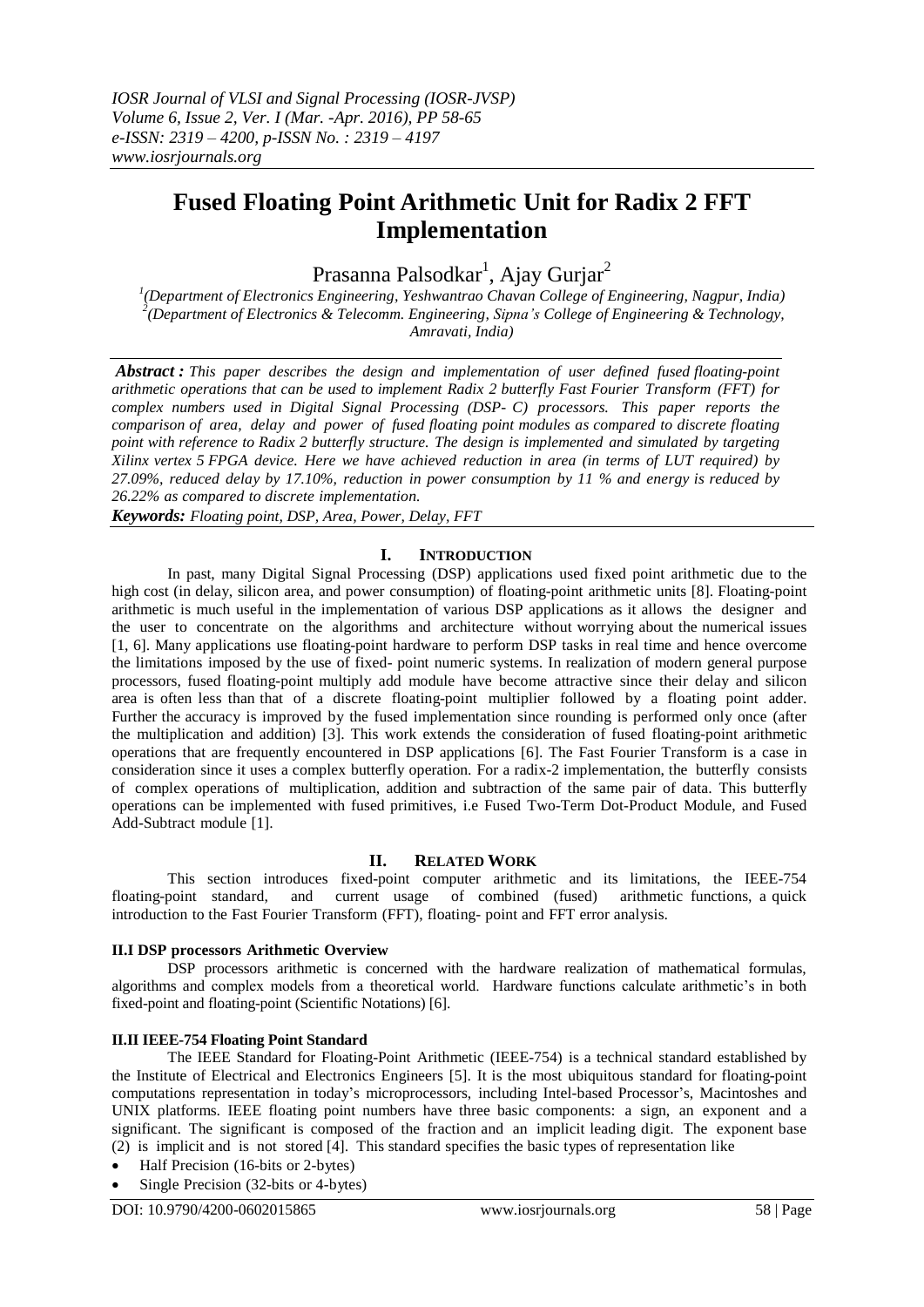Double Precision (64-bits or 8-bytes)

TABLE 1 shows the Bit-wise distribution of Floating point number.

| <b>TABLE 1.- Floating Fount Bit wise distribution</b> |      |                 |                 |  |  |
|-------------------------------------------------------|------|-----------------|-----------------|--|--|
| <b>Types of Representation</b>                        | Sign | <b>Exponent</b> | <b>Fraction</b> |  |  |
| <b>Half Precision</b>                                 | [15] | 5 [14-10]       | 10 [9-0]        |  |  |
| Single Precision                                      | [31] | 8 [30-23]       | 23 [22-0]       |  |  |
| Double Precision                                      | [63] | 11[62-52]       | 52 [51-0]       |  |  |

TABLE 1:- Floating Point Bit wise distribution

#### **II.III Overview of Floating-Point Fused Multiply-Add (FMA) operation**

In 1990, IBM introduced the floating-point fused multiply-add operation on the RISC System 6000 (IBM RS/6000) chip [1]. IBM recognized that several advanced applications, specifically those with dot products are routinely performed with a floating- point multiplication immediately followed by a floating-point addition i.e.  $(A \times B) + C$ , ad infinitum. To increase the performance of these applications, a new module was created that merged a discrete floating-point multiplier and floating-point adder into a single hardware block: the floating-point fused multiply-add (FMA) module. This floating-point arithmetic module executes the equation  $(A \times B) + C$  in a single instruction.

With the continued demand for 3D graphics, multimedia applications and new advanced processing algorithms, IEEE has included the fused multiply-add operation into the IEEE 754-2008 standard [5]. Even though the fused multiply-add architecture has troublesome latencies, high power consumption and performance degradation with single-instruction execution, more and more microprocessor designs implement floating- point fused multiply-add module in their silicon.

#### **II.IV Fast Fourier Transform (FFT) Algorithm**

Fourier analysis is a family of mathematical techniques, based on decomposing signals into sinusoids. The Discrete Fourier Transform (DFT) is used with digitized signals [13]. The DFT of a sequence of N complex numbers is given by

$$
Xk = \sum_{n=0}^{N-1} x_n e^{2\pi i/N}, k = 0, 1, \dots N-1
$$
 (1)

Fast Fourier Transform (FFT) is an efficient method for calculating the DFT. Even if it produces the same result as the other approaches, it often reduces the computation time by a factor of ten or more for large sequences [14].

There are two types of the FFT algorithm: Decimation in Time (DIT) where the time domain sequence is split into even and odd parts for processing and Decimation in Frequency (DIF) where the frequency components are divided into even and odd parts for processing. Both the DIT and DIF can accept inputs either in order or in bit reversed order to produce bit reversed or in order outputs respectively.

Fig. 1 shows the radix-2 DIT FFT and DIF FFT butterflies, which are the basic computation element in performing the FFT. Fig. 2 shows the data flow diagram for performing a radix-2 DIT FFT and Fig. 3 shows the data flow diagram for performing a radix-2 DIF FFT.



Figure 1: Radix -2 Butterfly Structure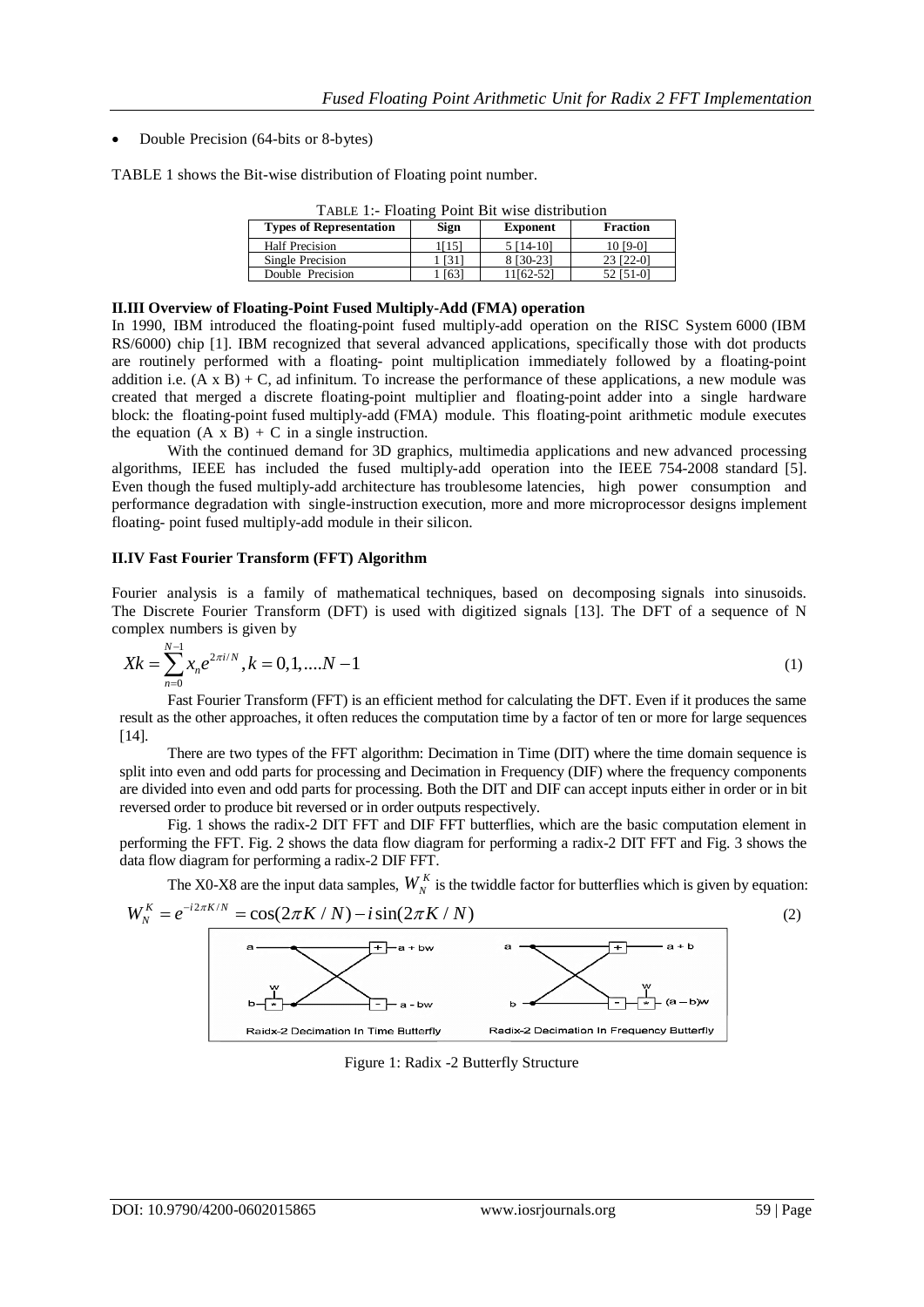

Figure 3: 8-Point Radix -2 DIF FFT Using Butterfly Structure

## **III. Fused Floating Point Modules**

This section describes three proposed Fused Floating Point Arithmetic (FFPA) modules i.e. Fused Floating Point Add-Subtract (FFPAS) module, Fused Floating Point Multiply-Add (FFPMA) module and Fused Floating Point Two-Term Dot-Product (FFP2TDP) module.

## **III. I Fused Floating Point Add-Subtract (FFPAS) Module**

Discrete Floating-Point Adder (FPA) and Floating-Point Subtractor (FPS) can be designed using two approaches as follows:

- Parallel implementation where two adders operate in parallel
- Serial implementation where a single adder is used twice with the same operands.

The architecture of the proposed fused floating point add-subtract (FFPAS) module is derived from the floating-point add module. The exponent difference, significant shift and exponent adjustment functions can be performed once with a single set of hardware with results shared by both add and the subtract operations. Fig. 4 shows the flowchart of Proposed FFPAS module.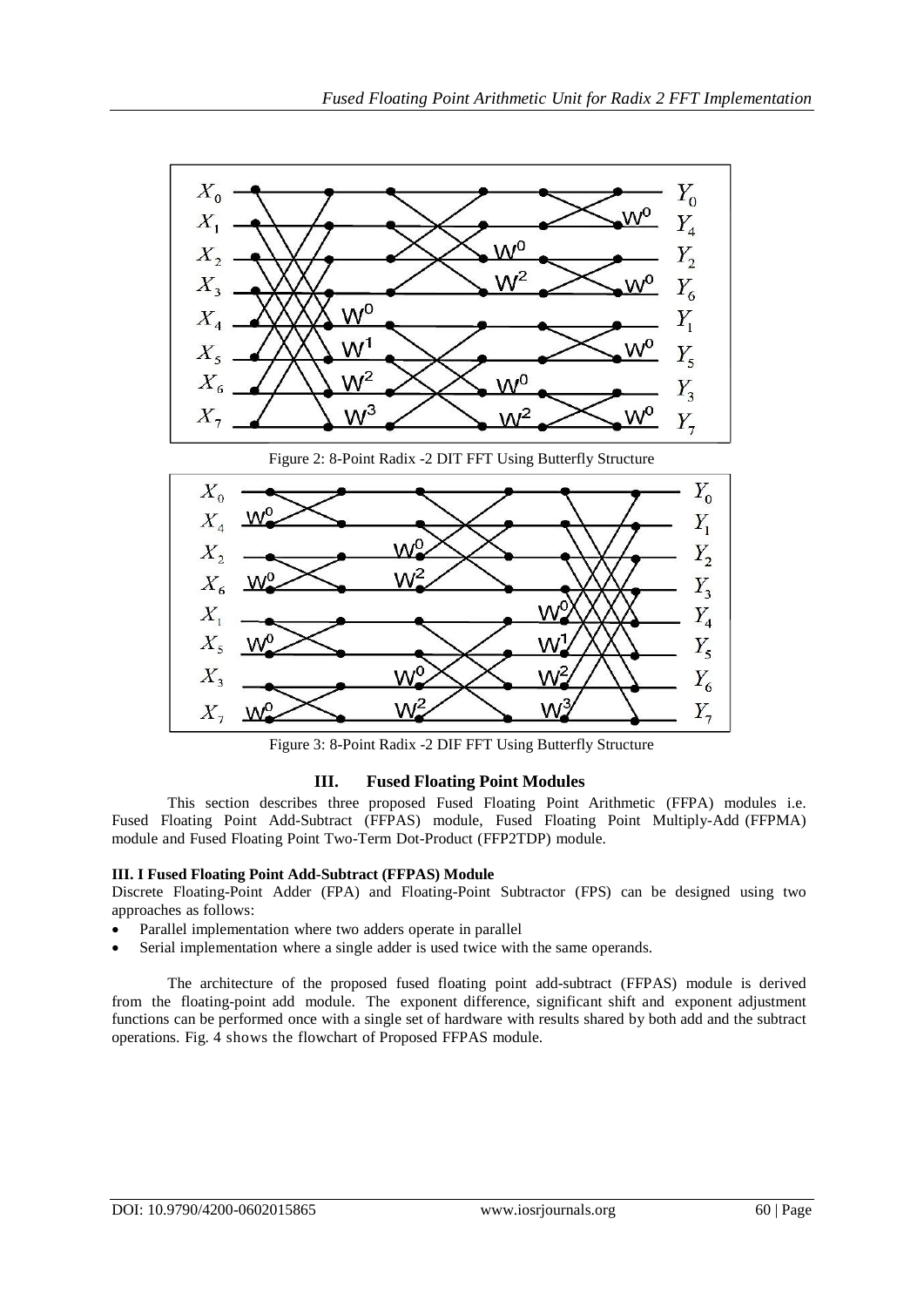

Floating point adder result (31:0) Floating point subtract result (31:0) Figure 4: Flowchart of Proposed Fused floating point add-subtract module (FFPAS)

| TABLE 2:- Testing Input for Proposed FFPAS module |  |  |  |
|---------------------------------------------------|--|--|--|
|                                                   |  |  |  |

| Input        | <b>32 Bit Floating Point</b>                       | Point<br><b>Equivalent</b><br><b>Floating</b><br><b>Number</b> |
|--------------|----------------------------------------------------|----------------------------------------------------------------|
| X            | 32'b0<br>0111 1000<br>1011 1010 0000 1111 0110 110 | 1.3490607e-2                                                   |
| $\mathbf{v}$ | $321$ b $0$<br>0011<br>0101 0000 0000 0011 1111    | 3.2044944e-4                                                   |

 $X + Y = (+1.3490607e-2) + (+3.2044944e-4) = +1.381105644e-2$  $X - Y = (+1.3490607e-2) - (+3.2044944e-4) = +1.317015756e-2$ 

TABLE 2 indicates the testing inputs for the proposed FFPAS module and the manual calculations done for the inputs. Figure 5 shows the timing simulation of FFPAS module. From the timing simulation of FFPAS module the output sum is  $(X + Y) = +1.3811056e-2$  and difference is  $(X - Y) =$ +1.3170158e-2, which are nearly same as that of manual calculation

|   | <b>Name</b>     | Valu <sub>!</sub> | [999,998 ps]<br>1999,999 ps       |
|---|-----------------|-------------------|-----------------------------------|
| Þ | sum[31:0]       | 0011              | 00111100011000100100011111000101  |
| Þ | diff[31:0]      | 0011              | 00111100010101111100011110100111  |
|   | notaFPno        | 0                 |                                   |
| Þ | round_mode[1:0] | 00                | 00                                |
| Þ | X[31:0]         | 0011              | 00111100010111010000011110110110  |
| Þ | Y[31:0]         | 0011              | 001110011010100000000000111111111 |

Figure 5: Timing Simulation waveform of Proposed FFPAS module

## **III. II Fused Floating Point Multiply-Add (FFPMA) Module**

The architecture of the proposed Fused Floating Point multiply-add (FFPMA) module is derived from the floating-point add and multiplier module. The exponent difference, significant shift and exponent adjustment functions can be performed once with a single set of hardware with results shared by both the multiply and the add operations. Fig. 6 shows the flowchart of Proposed Fused Floating Point Multiply-Add Module (FFPMA). TABLE 3 shows the testing input for proposed FFPMA module.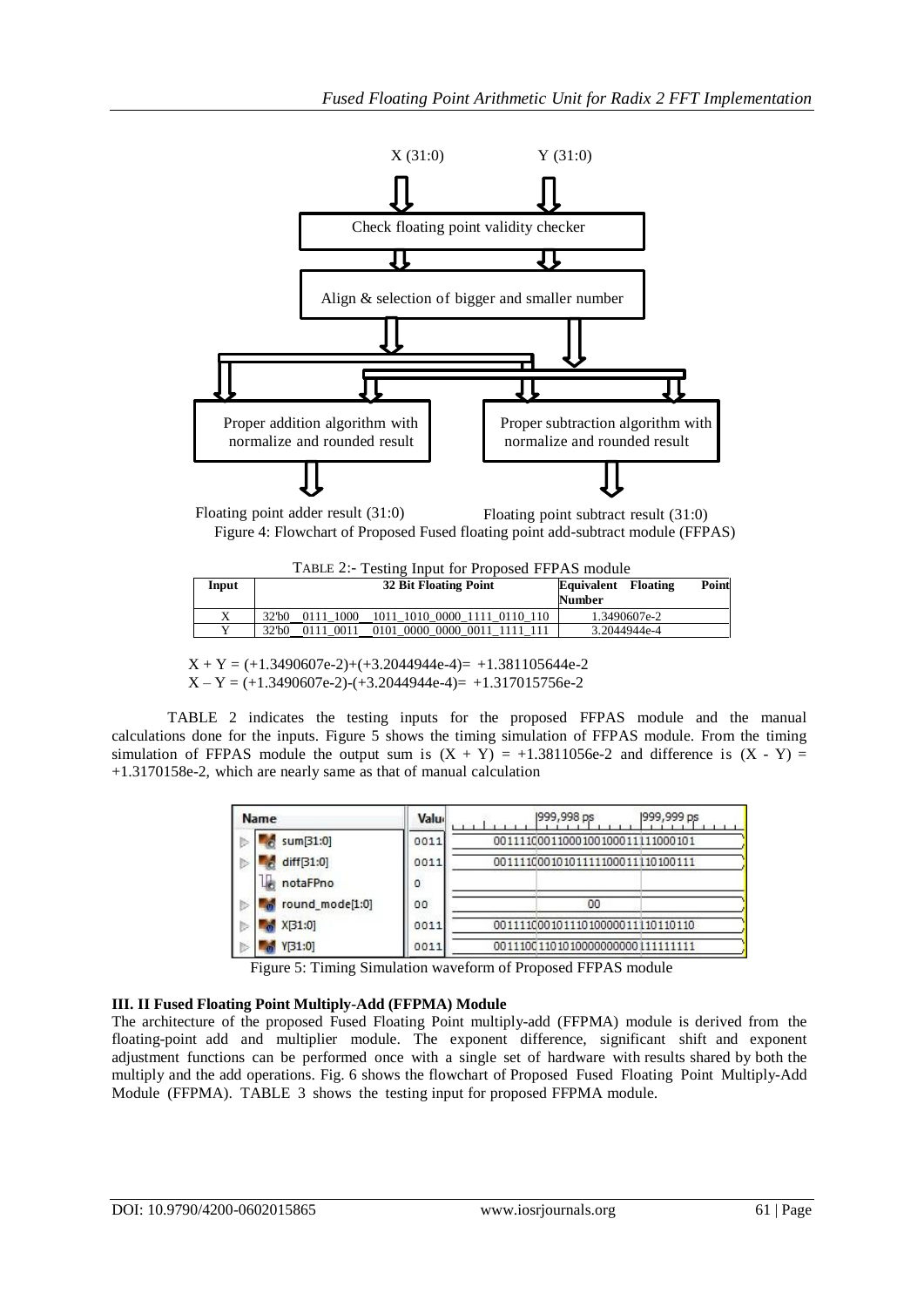| Input | 32 Bit Floating Point                         | <b>Equivalent Floating</b><br><b>Point Number</b> |
|-------|-----------------------------------------------|---------------------------------------------------|
| X     | 32'b 0 0110 0000 1010 0000 1101 1110 0000 111 | 7.5827738e-10                                     |
|       | 32'b 0 0111 0000 0101 1111 0000 0010 0000 101 | 4.1843410e-5                                      |
| Z     | 32'b 0 0101 0001 0111 0001 0000 1010 0110 100 | 2.0485871e-14                                     |

TABLE 3:- Testing Input for Proposed FFPMA module

 $X*Y = (+7.5827738e-10) * (+4.1843410e-5) = +3.172891131e-14$  $(X^*Y) + Z = (+3.172891131e-14) + (+2.0485871e-14) = +5.221478231e-14$ 



Floating point multiply-adder result (31:0) Figure 6 Flowchart of Proposed Fused floating multiply- add module (FFPMA)

Fig. 7 shows the timing simulation of proposed FFPMA module. Also the output (Mul-Add = +5.2413355e-14) from the timing simulation and manual calculations are same.

| Name                      | Value                | 999,999 ps<br>1999, 998 ps       |
|---------------------------|----------------------|----------------------------------|
| mul add[31:0]<br>notaFPno | 001010010110110<br>o | 00101001011011000000110001111100 |
| round mode[1:0]           | GO.                  | 00                               |
| X[31:0]                   | 001100000101000      | 00110000010100000110111100000111 |
| Y[31:0]                   | 001110000010111      | 00111000001011111000000100000101 |
| 12[31:0]                  | 001010001011100      | 00101000101110001000010100110100 |

Figure 7 Timing Simulation waveform of Proposed FFPMA module

## **III.III Fused Floating Point Two-Term Dot Product (FFP2TDP) Module**

The architecture of the proposed fused Floating Point two term dot product (FFT2TDP) module is derived from the floating-point add and multiplier module. Input A and input B multiply and input C and input D multiply after adjusting result of multiplication. The exponent difference, significant shift and exponent adjustment functions can be performed once with a single set of hardware with results shared by both the multiply and the add operations. Figure 8 shows Flowchart of Fused Floating Point two-term Dot-Product (FFP2TDP) module.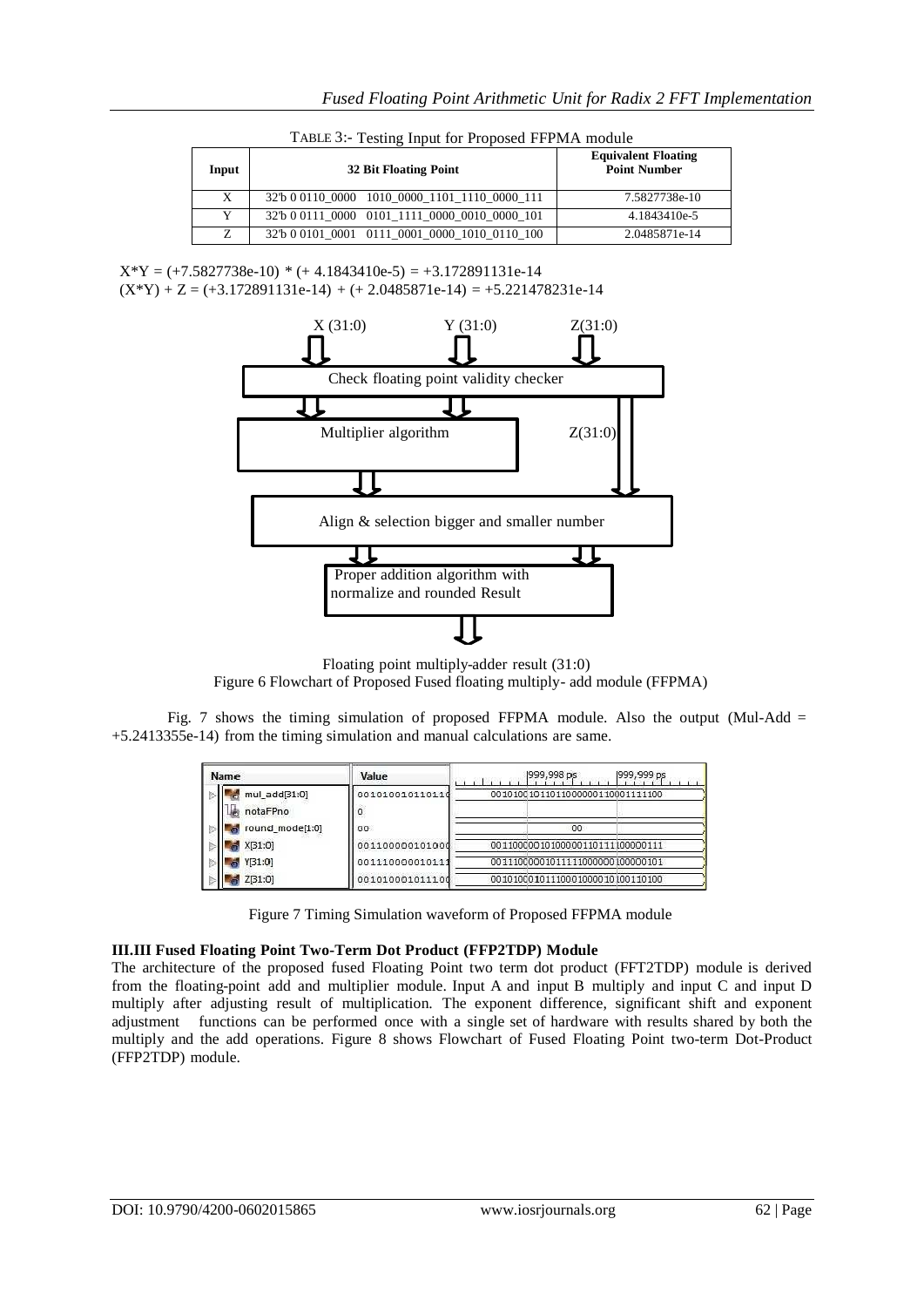

 $result(31:0)$ -term

Figure 8 Flowchart of Proposed Fused floating point Two-term Dot Product (FFP2TDP) module

|       | TABLE 4:- Testing Input for Proposed FFP2TDP module                               |               |  |  |  |  |
|-------|-----------------------------------------------------------------------------------|---------------|--|--|--|--|
| Input | <b>32 Bit Floating Point</b><br><b>Equivalent Floating</b><br><b>Point Number</b> |               |  |  |  |  |
| in A  | 0110 0000<br>1010 0000 1101 1110 0000 111;<br>$321$ b $01$                        | 7.5827738e-10 |  |  |  |  |
| in B  | 0111 0000<br>0101 1111 0000 0010 0000 101:<br>$321$ b $01$                        | 4.1843410e-5  |  |  |  |  |
| in C  | 1110 0000 0000 1010 0110 100;<br>$321$ b $01$<br>0110 0111                        | 1.1176817e-7  |  |  |  |  |
| in D  | 0110 0100 1111 0000 0000 0000 0000 000;<br>32 <sup>th</sup> 0                     | 1.4435499e-8  |  |  |  |  |

| inA * inB = $(+7.5827738e-10)$ * $(+4.1843410e-5) = +3.172891131e-14$                |
|--------------------------------------------------------------------------------------|
| $\text{inc}$ * $\text{inD}$ = (+1.1176817e-7) * (+1.4435499e-8) = +1.613429306e-15   |
| $(inA*inB) + (inC*inD) = (+3.172891131e-14) + (+1.613429306e-15) = +3.334234061e-14$ |

TABLE 4 shows the testing input for the proposed fused floating point 2 term dot product module. Fig. 9 shows the timing simulation for the proposed fused floating point 2 term dot product module and the calculation from the simulations is Two Term Dot Product  $= +3.3342340e-14$  which appears to be equal to the manual calculations.

| Name                       | Value                | 1999, 998 ps<br>999,999 ps       |
|----------------------------|----------------------|----------------------------------|
| dot prod[31:0]<br>notaFPno | 001010010001011<br>٥ | 00101001000101100010100100011010 |
| round_mode[1:0]            | 00                   | 00                               |
| inA[31:0]                  | 001100000101000      | 00110000010100000110111100000111 |
| inB[31:0]                  | 001110000010111      | 00111000001011111000000100000101 |
| inC[31:0]                  | 001100111111000      | 00110011111100000000010100110100 |
| inD[31:0]                  | 001100100111100      | 00110010011110000000000000000000 |

Figure 9 Timing Simulation waveform of proposed FFP2TDP module

## **III.IV Analysis of Proposed Fused Modules**

TABLE 5 shows the analysis of the proposed fused models in terms of area, delay, power and energy.

TABLE 5:- Analysis of proposed fused modules<br>
<u>LUIT | DSP4</u> | JOBS | DELAY | PO **Name** of **module (Area) DSP4 8E DELAY (ns) POWER (mW) ENERGY (nJ)** ud\_beh\_str\_add\_sub 975 -- 131 29.02 719.94 20.89 ud\_beh\_str\_mul\_add 1 739 2 131 39.96 692.27 27.67 ud\_beh\_str\_2term\_dot\_prod 926 4 163 39 715.68 27.91

## **IV. Proposed Fused Floating Point Radix 2 FFT Butterfly Structure**

In this section the implementation of radix-2 FFT butterfly structure is discussed**.** This Radix 2 butterfly structure is designed by using Proposed fused floating point add-Subtractor (FFPAS), multiply-add (FFPMA) and two-term dot-product (FFP2TDP) module as show in Fig 10. After analysis of Discrete Implementation [13] and Proposed Fused implemented modules as shown in T able 6 it is observed that discrete radix-2 butterfly structure require three Adders, three Subtractor and four Multiplier whereas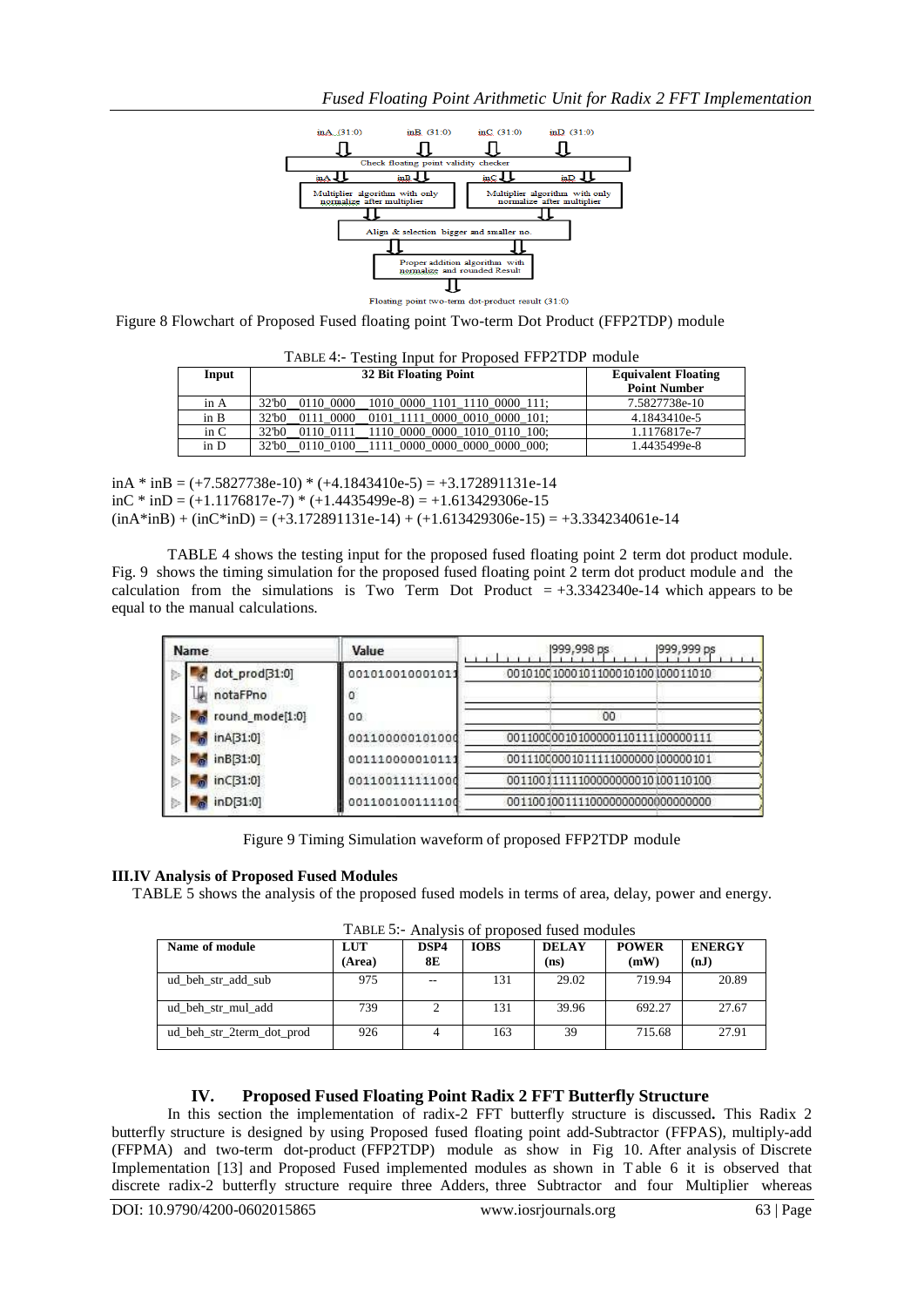fused floating point radix-2 butterfly structure require only two Fused FP Add-Subtract and two Fused FP Two-Term Dot Product module.

| <b>Name of Module</b>                            | LUT<br>(Area) | <b>DSP</b><br>48E | <b>IOBs</b> | <b>Delay</b><br>(ns) | Power<br>(mW) | <b>Energy</b><br>(nJ) |
|--------------------------------------------------|---------------|-------------------|-------------|----------------------|---------------|-----------------------|
| Radix2<br>Discrete<br><b>Butterfly Structure</b> | 4799          |                   | 323         | 73.089               | 1138.37       | 83.20                 |
| Proposed Fused<br>Radix2 Butterfly<br>Structure  | 3499          |                   | 323         | 60.594               | 1013.15       | 61.39                 |

TABLE 6:- Comparison of Fused and discrete FP modules for radix-2 butterfly structure

TABLE 6 shows the comparative analysis of proposed fused floating point radix-2 FFT butterfly structure and the discrete implementation of radix-2 butterfly structure. From the table 6, it is clear that the proposed fused FFT structure is efficient in terms of area, delay, power and energy required for processing the signals.



Figure 10 Proposed Fused Floating Point implementation of Radix 2 FFT butterfly structure

#### **V. Conclusion**

The Prior art to realize floating-point DSP hardware falls into one of the two categories: a serial approach used for applications with low area, power and energy budgets, while for applications that need to achieve high speed processing, the parallel approach is used with large increase in the area and power consumption. The proposed fused architectures have been specifically designed to address the problems of high latency, area and power consumption for the floating- point implementation of DSP algorithms. The implementation results using industry standard process and an automatic synthesis FPGA implementation flow shows that the fused primitives are faster, smaller, uses less power and energy than discrete implementation of Radix2 butterfly and provide more accurate result. In implementation of the proposed fused modules, area required is reduced by 27.09%, delay is reduced by 17.10%, it consumes 11 % less power and requires 26.22% less energy as compared to discrete implementation of Radix 2 butterfly structure.

#### **References**

- [1]. E.E. Swartzlander, Jr. and H. H. Saleh, "FFT Implementation with Fused Floating-Point Operations," IEEE Transactions on Computers, *, 61(2),* 2012, 284-288.
- [2]. JongwookSohn and Earl E. Swartzlander, Jr., "Improved Architectures for a Fused Floating- Point Add-Subtract Unit" IEEE Transactions on circuits and systems-I, Vol. 59, no. Nov, 2012
- [3]. H.Saleh and E.E. Swartzlander, Jr., "A Floating-Point Fused Add-Subtract Unit," Proc. IEEE Midwest Symp. Circuits and Systems (MWSCAS), pp. 519-522, Dec 2008.
- [4]. IEEE Standard for Binary Floating-Point Arithmetic, ANSI/IEEE Standard 754-1985.
- IEEE Standard for Floating-Point Arithmetic, ANSI/IEEE Standard 754-2008,Aug. 2008.
- [6]. H.H. Saleh, "Fused Floating-Point Arithmetic for DSP," PhD dissertation, Univ. of Texas, 2008.
- [7]. Stuart Franklin Oberman, Design Issues in High Performance Floating Point Arithmetic Units, Ph. D. Dissertation, Stanford University, 1996.
- [8]. R.K.Montoye, E.Hokenek and S. L. Runyon, "Design of the IBM RISC System/6000 floating-point execution unit,"